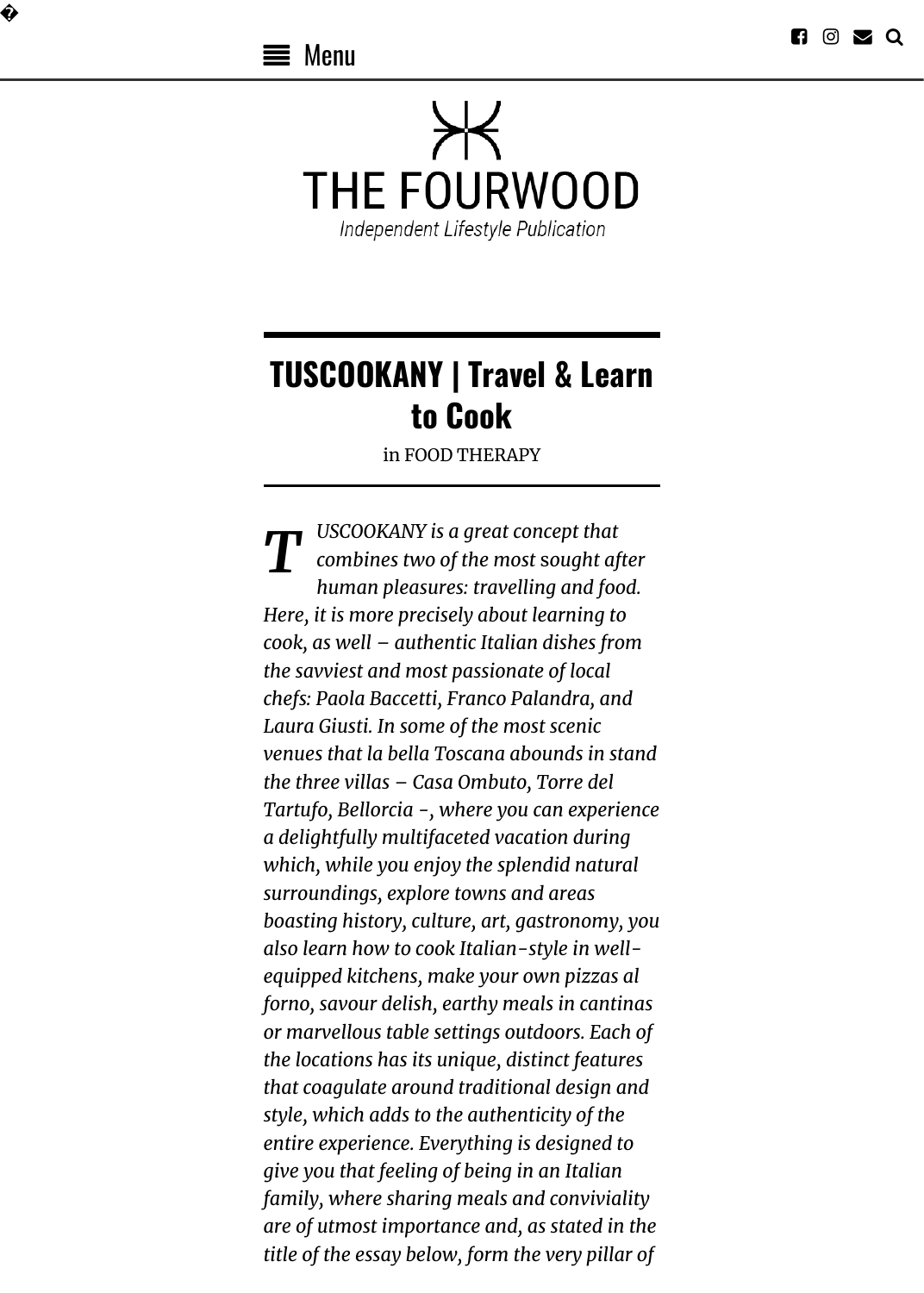*the legendary Italian sociability. A splendid cookbook – collecting 80 traditional recipes and the entire energy of Tuscany in illustrative photographs – was recently published. The last paragraph of its introduction sums up what this special cuisine is all about: "Tuscan cuisine can be simple and refined, or aristocratic and rustic, but it is always genuine and tasty, and that also applies to its delicious sweets, where memories of the past often echo, of those Middle Ages when Florence and Tuscany really were at the center of world affairs."* 

## **Cooking and eating together remain an irreplaceable pillar of the Italian sociability**

**In Italy, gastronomy is almost philosophy** … and much more than that. It is pleasure and sociability: the perfect moment to talk, share a laugh and strengthen relationships. As a matter of fact, the importance of food, home cooking and eating together within the Italian culture has been scientifically proven.

Deborah Cameron, a world-renowned professor of English who teaches at the University of Oxford, and Don Kulick, a professor of Anthropology who works at the New York University, wrote about the subject in their outstanding book *Language and Sexuality* (2006, published by Cambridge University Press). The authors claim that food taste is actively socialized at dinner, and compare an American and an Italian family to explain their point. While some American family frames dessert as desirable, especially for children, and labels the rest of the dinner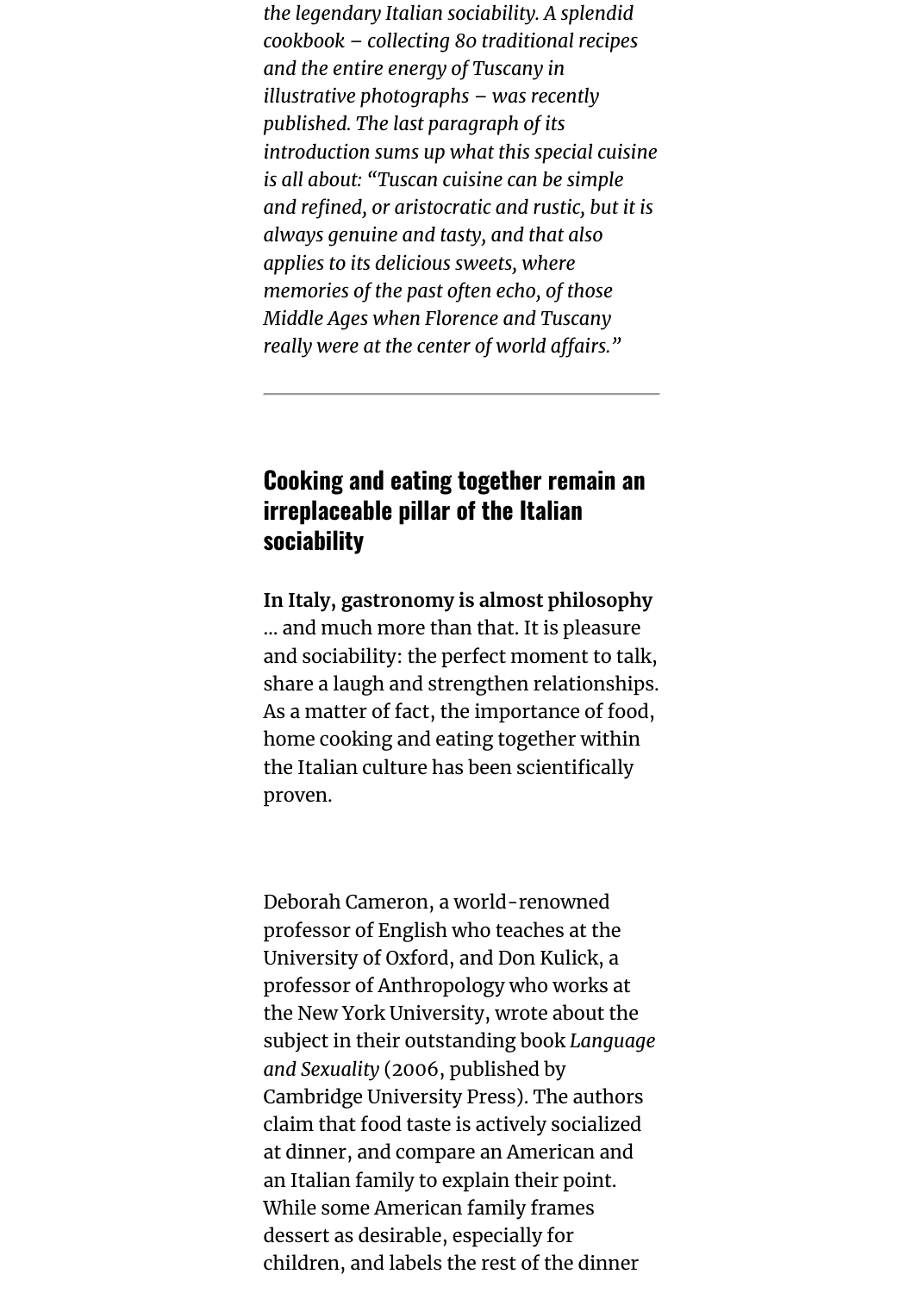as mere nutrition and, sometimes (think about broccoli or brussels sprouts), even as some kind of punishment, Italian families talk about food and dinner as pure pleasure. For an Italian family, the dessert is not the great prize after a painful duty, but the cathartic moment that comes through an extremely exciting social and cultural journey.

**It is something you can find in the way Italians talk about food**, and the people who cook food. For an Italian child, food means family and parents, it is a comforting blanket that wraps everything with its delicate warmth. Eating together with his mum and dad a home-cooked meal, a little Italian gains the sense of stability and love he needs to grow up and be happy. The mother is usually the one who cooks, and this is another important aspect of this moment of sharing. She spends a lot of time choosing and preparing the right ingredients, those that make a house smell like home, an aroma that – if you are lucky enough to embrace it with all your senses when you are a child – will stay with you for the rest of your life.

**The classic Italian mum owns the kitchen,** a personal universe where she spends hours and hours, sometimes with grandma. She knows the right recipe for a cold day, when the family needs a ray of sunshine and the warm touch of a homemade dinner. She is perfectly aware of the ingredients you need to fight against a bad cold, and she is ready to cook them for you. And, of course, Italian mums are the best in the world when a special day comes around: desserts, traditional recipes… you name it. Considering all this, it seems quite natural that, for an Italian, nothing is better or more comforting than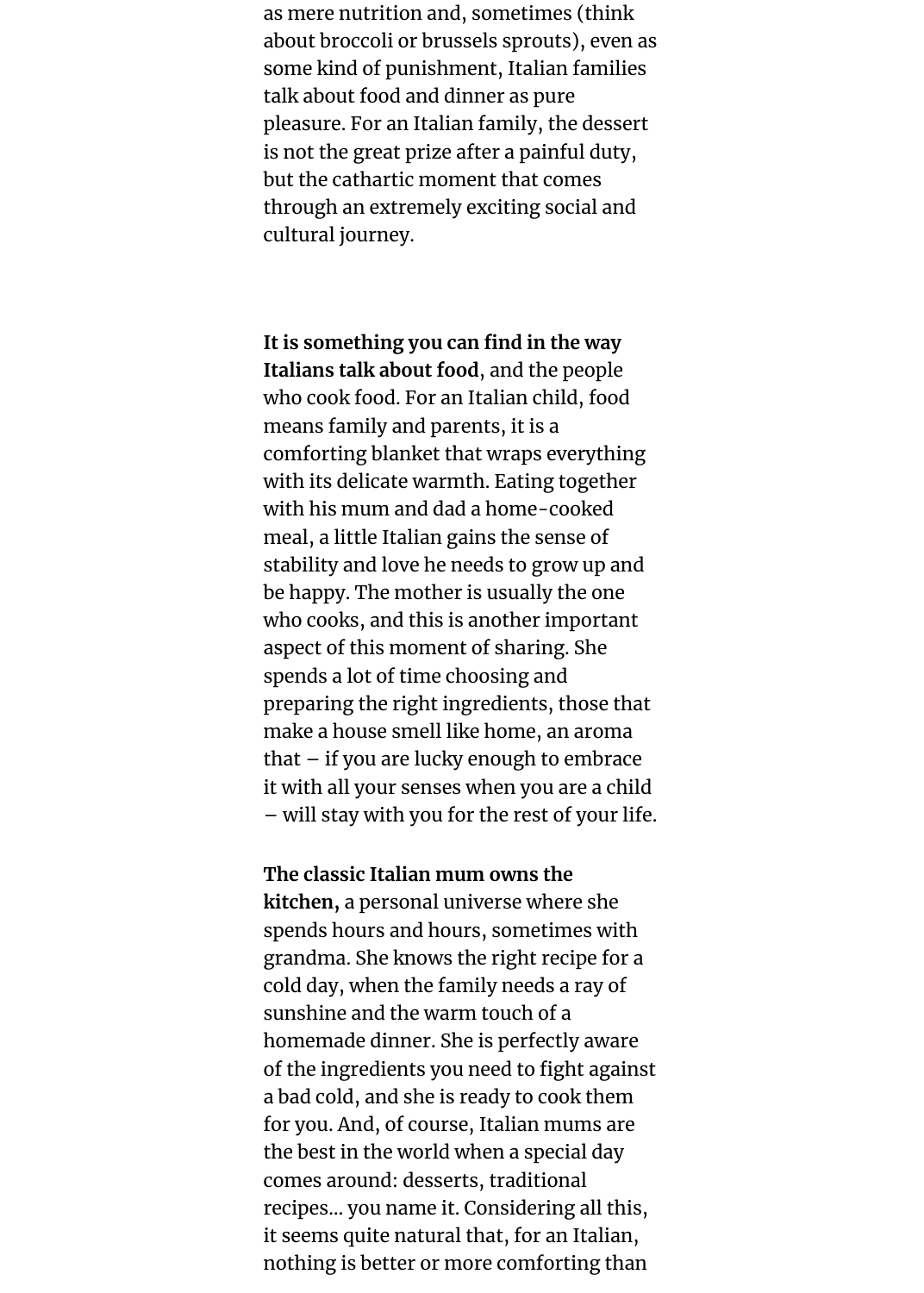whatever mum cooks.

While people around the world, especially some people in England and North America, develop family traditions based on "home delivery" or "eating out", home-cooked meals shared with the rest of the family remain a sacred, irreplaceable event in Italy. The person who cooks waits for the sincere comments of the rest of the family, looking at every expression, waiting patiently to understand whether or not the recipe hit the right spot. All this happens very slowly, while the different courses enter the room following an ancient rhythm carefully directed by the chef of the house. Flavors meet softly, mirroring the traditional combinations of the particular region where the family lives, adding a special cultural twist to a very intimate moment: a ritual passed from generation to generation, from mother to daughter, like an old esoteric ceremony.

**Even a "moment with your friends" translates almost automatically in "dinner" in the Italian vocabulary,** because eating together and sharing food are both metaphorical and practical expressions of commitment. Around the table, conviviality grows and relationships achieve their highest peaks. Eating together is a magical moment through which the beautiful reaches the sublime, and friendship turns into a rare form of intimacy.

The fact that in Italy women are those who traditionally cook can sometimes be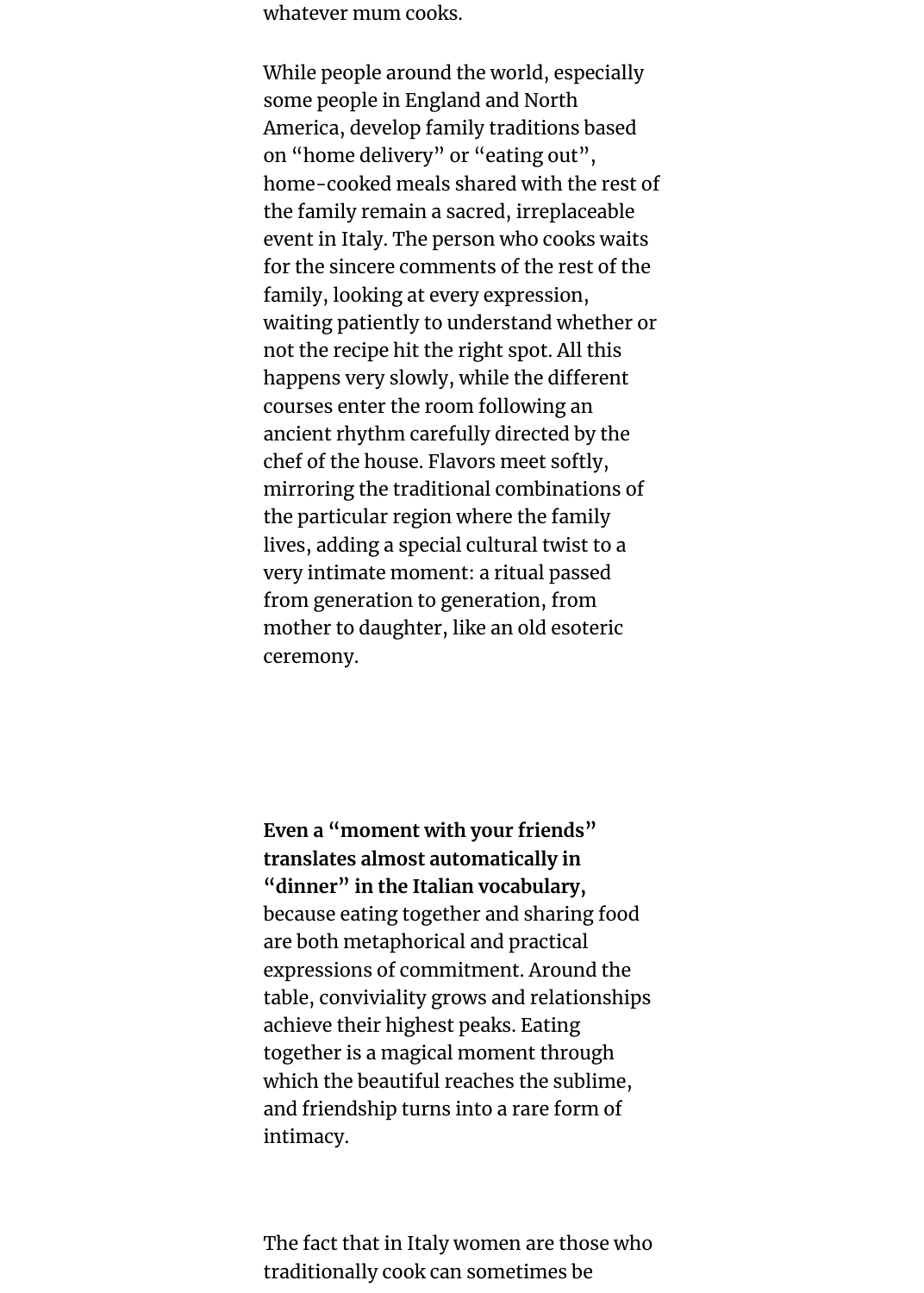misleading: men have always had their roles in the Italian culinary landscapes and rituals. In the past, men were those who gathered the food, butchered the animals, turned milk into the most amazing cheese. Even today, Italian men are usually those who are in charge of buying the right cold cuts, the perfect wine or the liquor needed to complete the dessert. Plus, especially in younger Italian families, men often cook as well, replicating what they learned from their mothers. However, even if the traditional dynamics that have characterized Italian families for centuries are changing, cooking and eating together remain an irreplaceable pillar of the Italian sociability.

It doesn't matter if the members of the family live at a different pace, have different routines and do different things: Italians eat together, sitting around the kitchen table, every day, no matter what. And then, on Sunday, grandpa and grandma, daughters and sons, father and mother: the big family, all together. You could think about Christmas dinner as an example of the perfect Italian-style Sunday *convivio*. Different generations merge and embrace in front of the most delicious dishes you can imagine. The grownups enjoy some local wine, grandpa tells a story, the children laugh and grandma helps mum with the second course. Then the dessert, the coffee and the liquor. Maybe a friend comes around, or the uncle who lives on the other side of town, riding his bicycle. People talk about what happened during the week, how they feel. Everything is familiar and warm. A ritual that goes on and on, year after year. A beautiful celebration of life itself.

#### Text: [TUSCOOKANY](http://tuscookany.com/) Team

Photos: [Tuscookany](http://tuscookany.com/)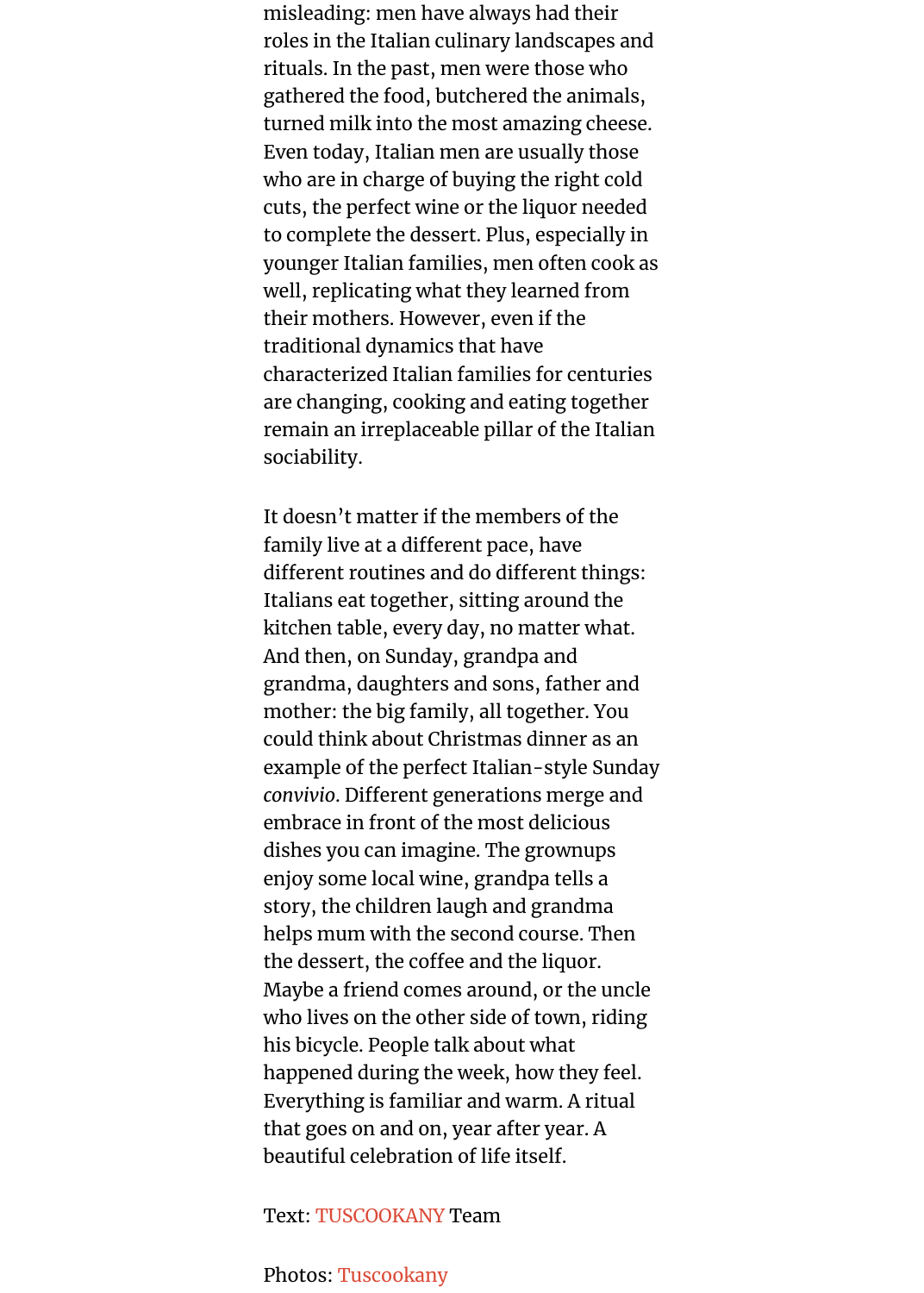## **TUSCOOKANY RECIPES**

## **Pasta dough**

Serving Size: 6

#### Ingredients:

- $\blacksquare$  4 Tbs olive oil
- 4 eggs
- $\overline{\phantom{0}}$  500 g flour

#### Directions:

- 1. Sieve the flour onto a working surface and make a hole in the centre.
- 2. Place the eggs in the hole and pour in the oil.
- 3. Beat the eggs and oil together with a fork, mixing in the flour gradually while doing this.
- 4. Once all the flour has been incorporated knead the dough.
- 5. Cut the dough in half and make two medium sized balls.
- 6. Let the pastry stand for about an hour covered with a dry cloth.
- 7. Use a rolling pin to roll it out thinly
- 8. Make squares and cut them.

## **Ravioli**

Ingredients: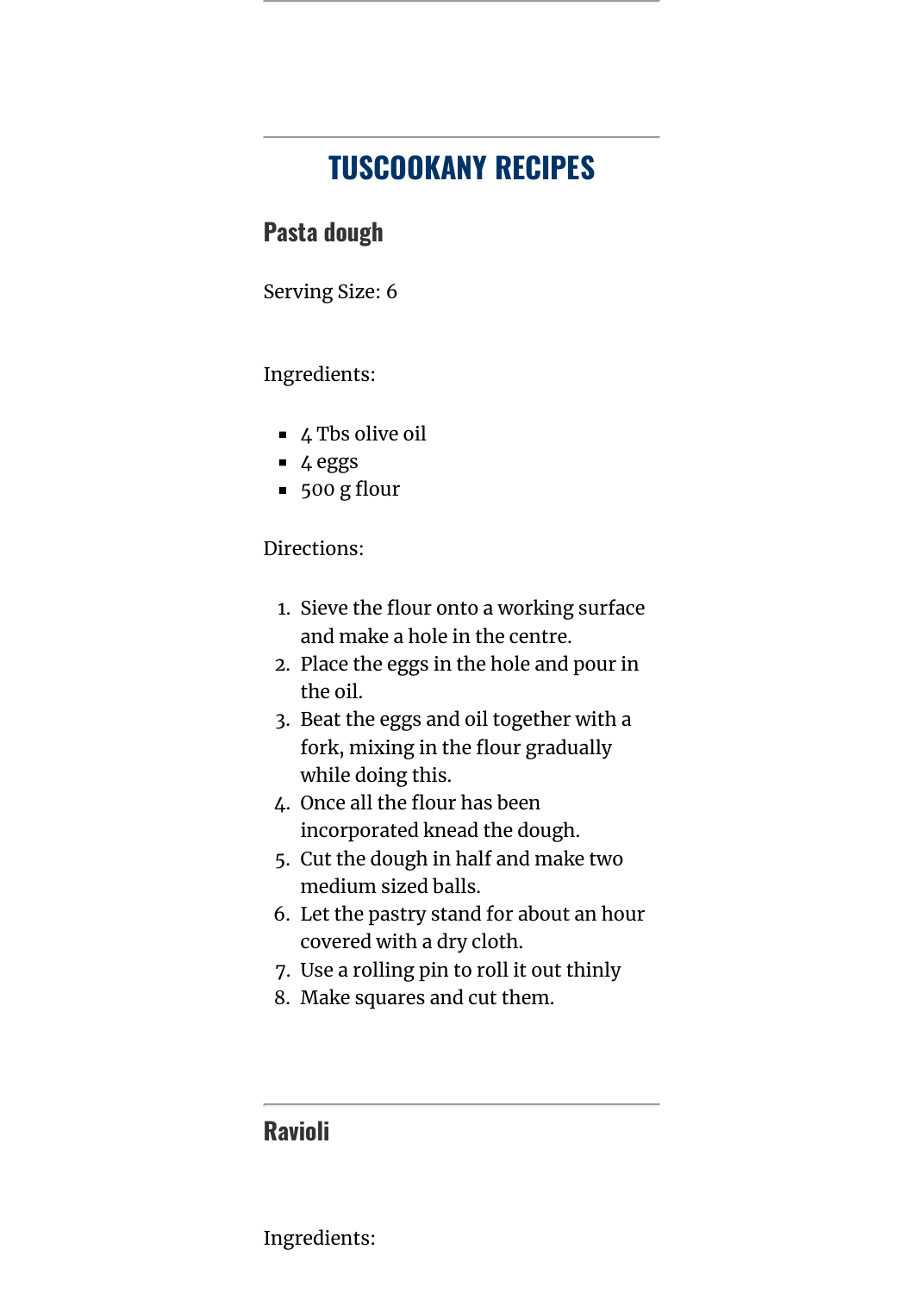500 g pasta dough – *see recipe above*

#### Stuffing

- 400 g ricotta cheese
- 600 g spinach
- 50 parmesan cheese
- 2 eggs
- nutmeg
- salt and pepper

### Directions:

- 1. Prepare normal pasta dough with the flour, eggs, a little water and a pinch of salt.
- 2. Whilst the ball of dough, wrapped in plastic wrap, is left to stand for a few minutes in a cool place, prepare the stuffing.
- 3. Boil the spinach in the little water left on the leaves after rinsing. Drain well and chop very finely, then add the ricotta, Parmesan and the eggs. Add salt, pepper, season with nutmeg and stir well to obtain a smooth, dense mixture.
- 4. Roll the pasta dough on a floured surface (either with a rolling pin or with the machine) until extremely thin. Place teaspoonfuls of filling on the dough every 5 cm until half the sheet is filled.
- 5. Fold the empty half over the filled half and gently but firmly push down between the spoonfuls of filling, sealing the pasta and ensuring that no air is trapped.
- 6. Cut ravioli with a fluted pastry wheel into squares of about 6 cm.
- 7. Cook in plenty of salted water, drain with a perforated spoon and serve in a large hot bowl with melted butter (this can be flavoured with sage – see recipe below) and parmesan cheese.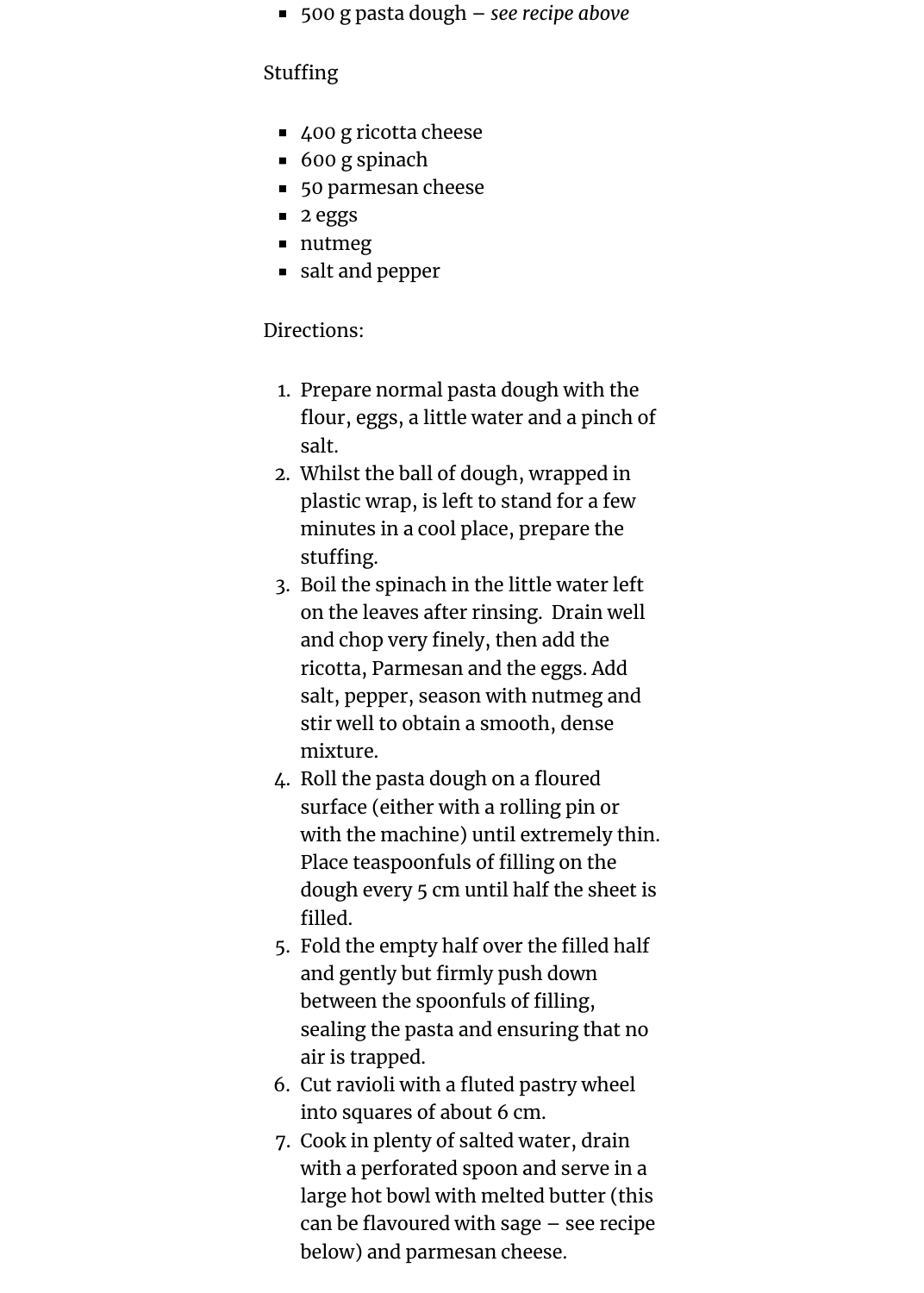8. Before serving, leave to stand for a few minutes.

### **Butter and Sage Sauce**

Ingredients:

- 2 Tbs butter
- 3 fresh sage leaves
- 1 handful parmesan cheese (freshly grated)
- 1 ladle boiling pasta water
- ravioli ( $8$  pieces per portion see recipe above)

#### Directions:

- 1. Melt the butter in a frying pan and add the cut sage and fry until it starts popping.
- 2. Add a ladle of boiling pasta water and then take it off the heat.
- 3. Add the pepper.
- 4. Cook the ravioli, drain and add it to the sauce pan and toss.
- 5. Allow for 8 pieces of ravioli per person.
- 6. Finally add the parmesan cheese.

#### Notes:

[Cooking Tip] Make sure only to add the pasta and cheese after the sauce is removed from the heat to prevent the ravioli breaking and the cheese getting lumpy.

[Cooking Tip] Variation with truffle: Prepare exactly same way but instead of sage use truffle paste or sauce.

## **Bruschetta with Porcini Mushrooms**

Ingredients: